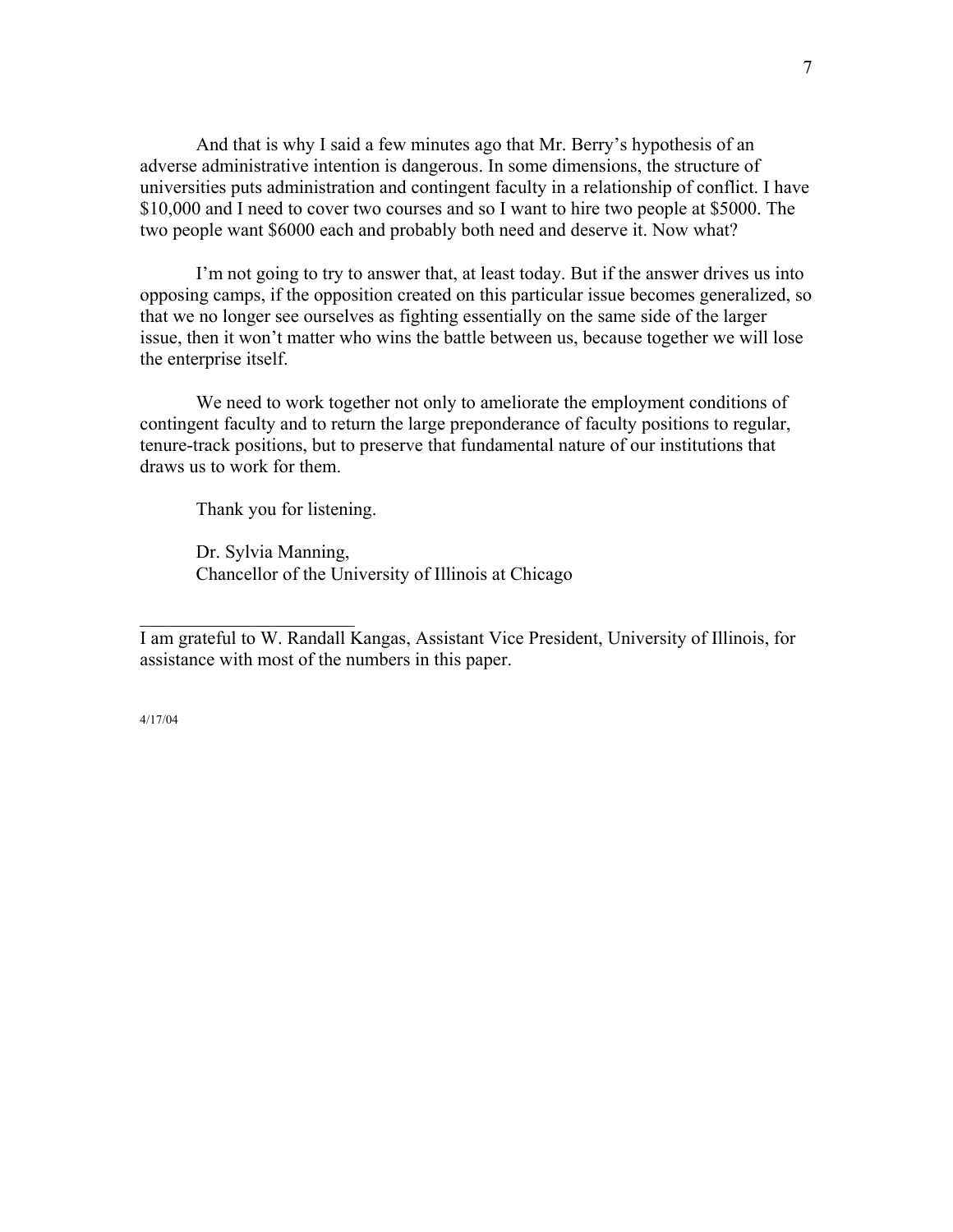political opportunism, genuine hostility, enormous competing social needs, indifference, suspicion as to both our motives and our competence. We face these things together. We may see ourselves in numerous parts—faculty, staff, administration and students; or scientists, humanists, artists and health professionals—but most of the world sees us as monolith: universities. I'll get back to this point in a minute.

First, I want to give a bit more time to the question of what we should be doing. It has become fairly common wisdom that we in public higher education must "privatize." To privatize apparently means to start acting more like private institutions, to be less dependent on state government funding. The question is, which private institutions should we, and could we, be more like? I would like UIC to be more like Harvard. If you're old-time Chicago you may recall the moniker for Navy Pier of "Harvard on the Rocks." I'd like to just drop the Rocks. But I'll compromise: we'd only be a bit like Harvard, just the bit that would trade off our state tax revenues for endowment income revenues. UIC has been getting about \$300 million from the state. To get endowment income of \$300 million, you need an endowment of about \$6 billion. Yes, philanthropy has a role to play, but it isn't going to replace lost state revenues any time soon. Harvard recently announced with pride that it would no longer charge tuition to students from families earning less than \$40,000. That's admirable and enviable. But at UIC, it is already the case that 34% of our undergraduates receive Pell grants and about 35% receive Illinois MAP awards. I found myself wondering what percent of Harvard undergraduates actually come from families with incomes under \$40,000.

We could also privatize by raising tuition as high as the market would bear. For our student demographic, we would also have to raise financial aid at a somewhat faster rate than we raised tuition, if we were going to sustain access. Or we could privatize in the sense that we could decide that full access is someone else's problem. Access has been the problem—and the privilege—of the publics, but if the publics privatize, whose will it be?

There are other things we can do, and most we will do. We will seek more philanthropic assistance, and invest in doing so. We will raise tuition somewhat. We will encourage the patenting and licensing of our intellectual property that has commercial potential, in the hope of payoffs that can support our mission, of which advanced research is a major part. We will pursue greater administrative efficiency, trying at the same time not to cut the services that make our environment attractive to faculty and students. We may even figure out how to make more money through self-sustaining continuing education enterprises.

But at the end of the day, I believe that if we cannot recapture the public confidence in what we do and the public commitment to the social value of what we do, we will not be able to sustain our mission of access to quality education. And I also believe that we will not succeed in that recapture if we do not act together. Against the array of circumstances and forces threatening the very nature of our mutual enterprise, our only hope is to stand together. We need all our collective resources. If we are divided, we will be conquered.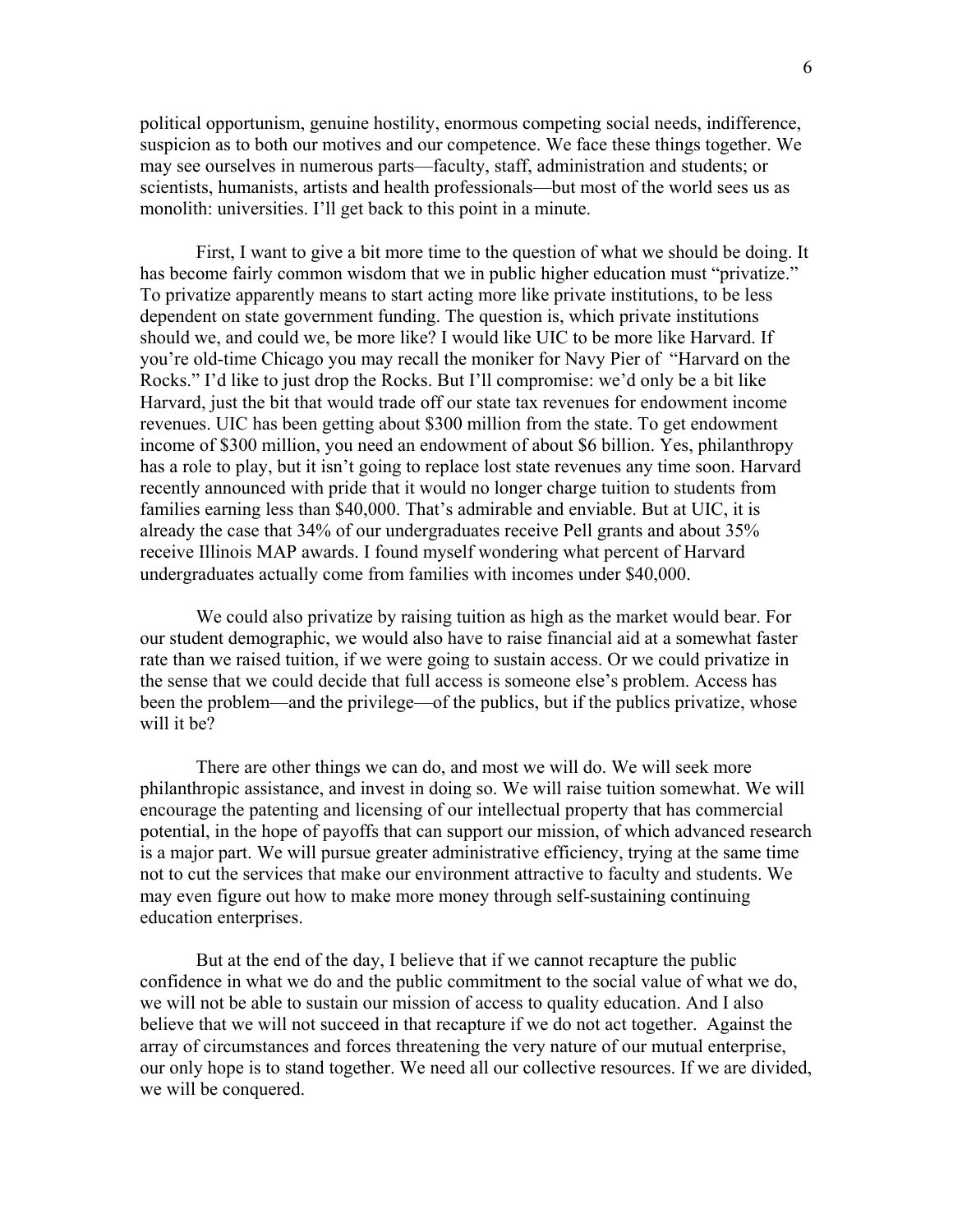decisions is greatly reduced." I agree with that statement, though it may make a difference to some that I am concerned about what it says less as a matter of faculty power per se than as a matter of good governance. That is, I don't think a university reaches good decisions without a lot of strong faculty input, and even when it reaches good decisions, it can't implement them without preferably enthusiastic, and at any rate willing, faculty cooperation.

But then Mr. Berry writes two further sentences: "That is not accidental. It is part of a conscious administrative strategy with the abolition of tenure as a major part." Those two sentences—and don't say I didn't keep my promise to offend—are nonsense. Unlike most of the other statements in the essay, they are offered without any evidence, and I suspect there's good reason for that.

That the growth of contingent faculty results in the weakening of tenure must be true, at least at some undetermined tipping-point in that growth. But that there exists some administrative strategy to destroy tenure, either among a smaller group of unnamed administrators at unnamed institutions, or uniformly nationwide, or in some Platonic meta-reality, is a ridiculous and, I would submit, dangerous proposition. Let me say why.

First, it is useful to keep in mind that those administrators who make the critical decisions, including the decision to hire contingent and part-time rather than tenure-track and full-time faculty, come, at about 98%, from faculty ranks. (I must confess: I made that number up, but I'd bet on it.) I have always been bemused by the apparent belief that as these people move from their full-time faculty positions into administrative roles, a profound change in their values takes place. People have various ideas as to which administrators make those decisions. At the lowest level, it's the department head or chair. I've never met one who wouldn't rather get a tenure-line from the dean than some one-year or one-semester cash. The same goes for the dean's preference with regard to the provost. And it is usually the provost who is stuck having the balance the checkbook.

Certainly there is pressure upon presidents and provosts to balance that checkbook. Usually, in fact, there is no possibility of imbalance. Contingent faculty, I would argue from what experience and knowledge I have, is a contingent decision, forced by unpleasant circumstances. Do the provosts and presidents want to satisfy those who require the balanced budgets? Certainly. Can they lose their jobs if they don't deliver balanced budgets? Often. But is that their highest aspiration? Rarely. How do we know what their highest aspiration is? I'd suggest, by listening to what they brag about. They don't brag about their balanced budgets, and they brag about their cost-savings only to audiences that require cost-savings as a condition of further funding. They do brag, incessantly, about the quality of their institutions. The quality of true higher education depends upon academic freedom, and the safeguard for academic freedom is tenure.

You might wonder why I am going on about this. It is because the belief that there is a malevolent force at work here against the contingent faculty is part of a stance that can do us yet more harm. Higher education, and especially public higher education, is up against some formidable forces. In various quarters we face postures of hostility bred of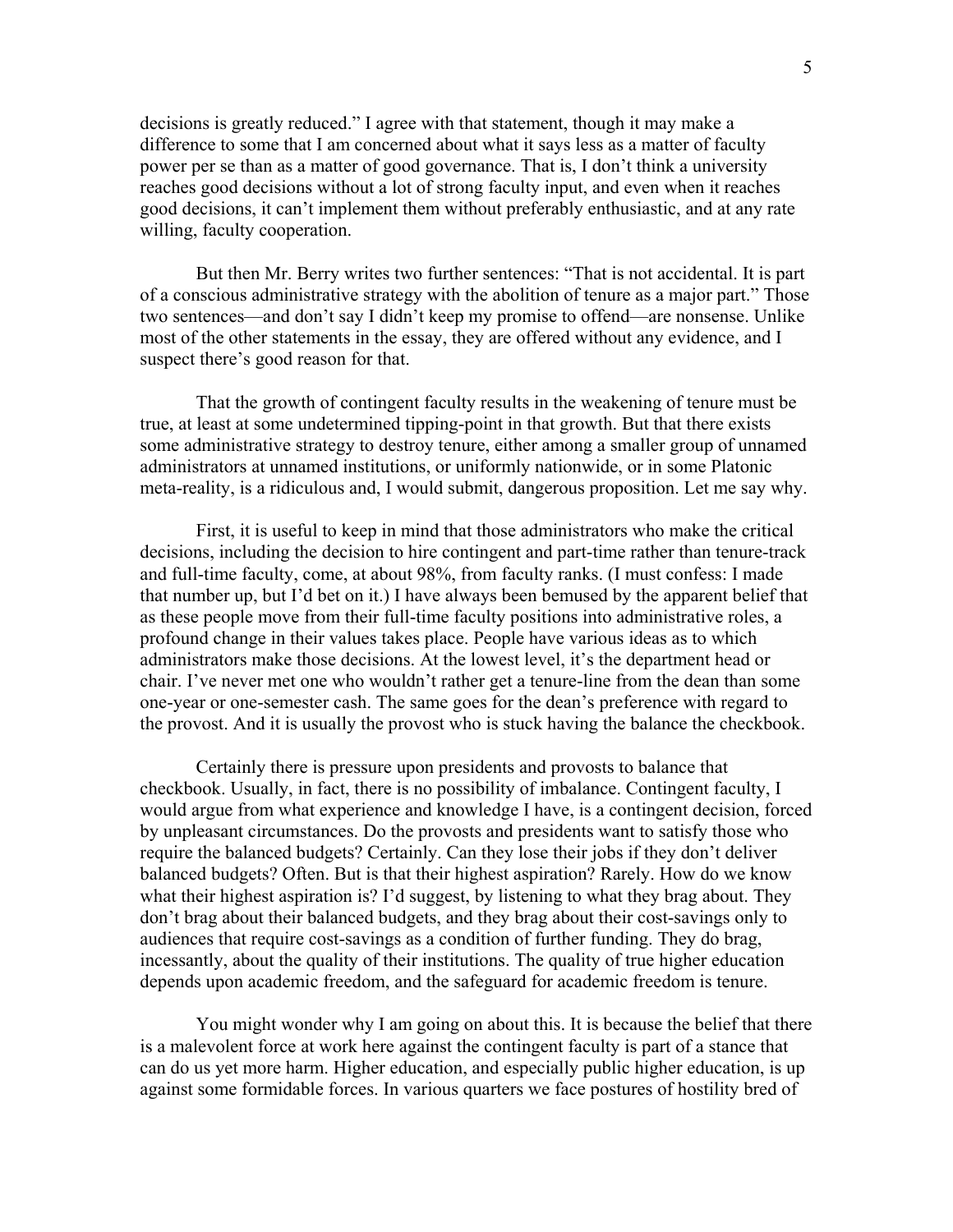So what happens then? One of two things, or some uneasy mixture of both. One, the public universities price themselves out of reach of the lower-income students, failing to provide adequate financial aid to offset the higher prices. Alternatively, the public universities keep their tuition down and allow the quality of the education they offer to decline. Either way, what then evolves is a two-tiered system of higher education, one for the well-to-do and a lesser, poorer one for the not-well-to-do—and for some of the latter, none.

Some will argue that the solution is for public universities to become more efficient, to eliminate waste, cut down bureaucracy, etc. We have been doing that, arguably for 25 years, except where federal and state legal requirements forced us in the other direction. And if we haven't yet found every possible saving, at some point we will have done so. For most of us, cuts have already reached the core mission. We can be leaner, but our best faculty and staff will migrate to the less lean. It has already become, in some quarters, a recruiting field-day for the better-off private institutions..

It is not only that a two-tiered system of higher education based upon family wealth is inequitable; it is also that it is not in the public interest. By failing to provide first-quality opportunity to all our children, we fail to mine all the talent we have. For quality of life, for economic competitiveness, for justice and health, we need all that talent. Those who are denied opportunity are not the only ones who suffer: the entire society loses the benefit of their development as members of that society.

Now, let's get to contingent faculty. I want to say a few things. One should be obvious by now: I believe that the rise of contingent faculty—excepting always those professionals who teach part-time by choice and who bring the special value of their professional lives to the classroom—has been neither more nor less than one outcome of the financial squeeze on higher education.

I recognize that not everyone here today works at a public university. But public universities, nationwide, drive the statistics: almost 80% of students are in public institutions, and probably a similar percentage of faculty. And in Illinois, and some other states as well, the cutback in state tax-based support of higher education has affected private institutions as well, if only through the student financial aid program.

Because contingent faculty are not eligible for tenure, and because they participate much less, often not at all, in university governance, their employment in large numbers negatively affects not only their lives, but the institutions that employ them. Joe Berry's lead article in the Spring 2004 issue of *Illinois Academe* describes these effects in detail, and I won't repeat them. Basically, the employment of large numbers of contingent faculty saves money—and does nothing else that is good, and a number of things that are bad for students and bad for the institutions.

On the matter of governance, however, I do want to quote Mr. Berry. He writes, "An even more insidious impact is the collective disempowerment of the faculty as a whole. With the majority now contingent, the power of faculty to impact administrative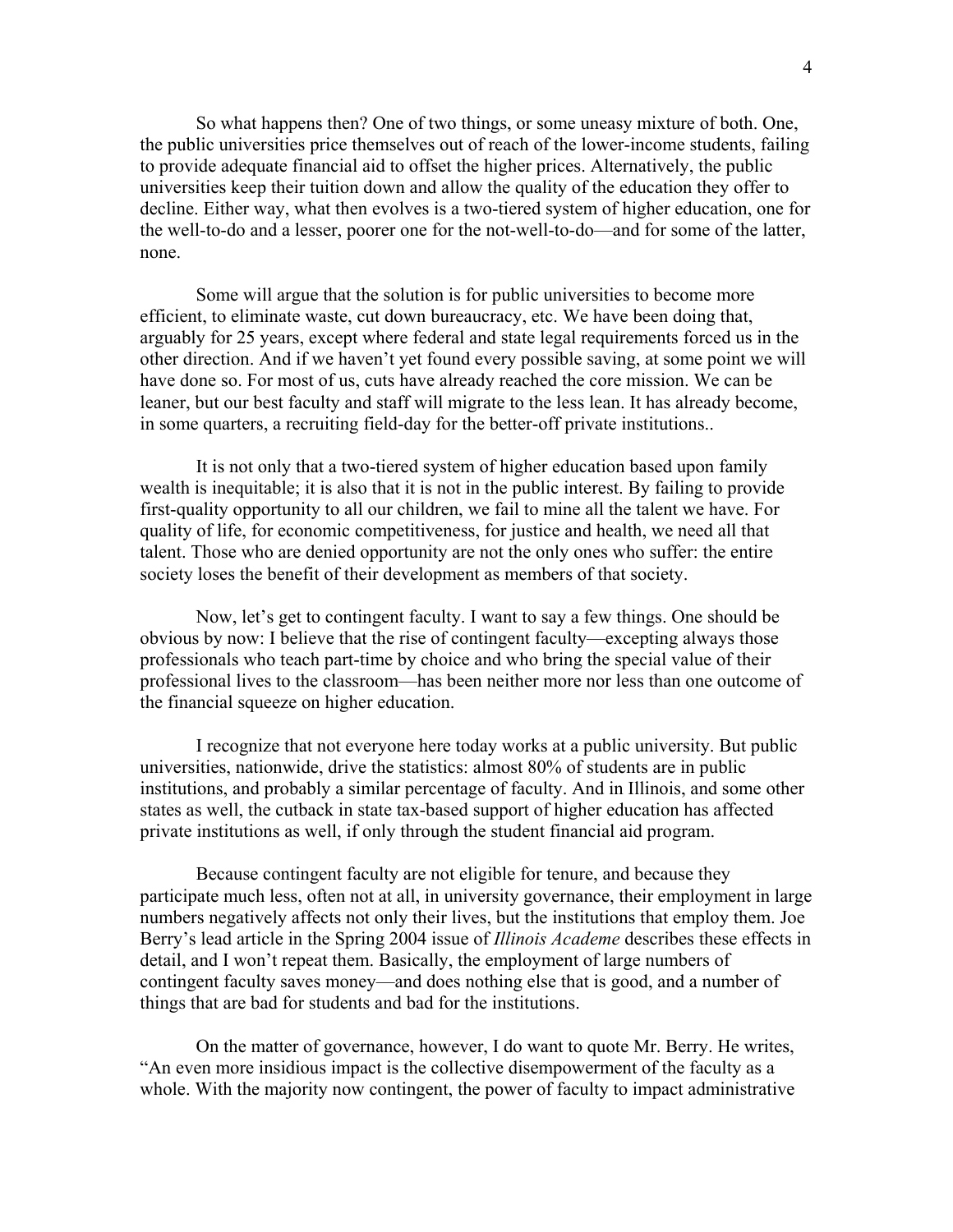and better, not narrower and leaner, higher education for Americans. Democracy is always fragile, and ours is not at a particularly strong point. We are torn by ideological strife and by the inequities of our society, especially as those inequities parallel ethnic and racial difference. While higher education is no guarantor of mutual understanding, tolerance, or peaceful coexistence, it seems to go further towards those ends, in an irreversibly multicultural society, than anything else we know or have.

 Certainly we have evidence that higher education has significant effect upon lifetime earnings, and earnings, in the United States, are the markers of class. There is in reality no such thing as equal opportunity without equal access to education, be that education technological, scientific, artistic, humanist, or professional. If access to higher education diminishes, class stratification increases.

 Nothing I have said is original. These things are known, and known widely. Why, then, has the decline in state support for higher education happened, what are its likely consequences, and what ought we to do about it?

The recent recession has focused us upon issues of revenue. But from what I read, it seems that in the longer term the problem will not be revenue; it will be expense. Illinois, at present, is trapped in a vise created by a governor committed not to raise the state's flat, unprogressive, 3% personal income tax, yet faced with a multi-billion-dollar shortfall. For many of us, myself included, the middle-term solution is to raise taxes. The stinker is that whereas an increase in taxes—even the suggestion of an increase—will be felt immediately, it will take some years before the effects of the current cutbacks to higher education will be apparent. And legislators generally respond to the immediate effects.

But I'm not sure that a tax increase alone would do it in the longer term. State budgets are being pressed by rising health care costs, and as the population ages and lives longer, will be even more pressed. The federal budget will reel under social security unless major reforms are enacted, and pension plans at other levels may have similar problems. States don't have the money, health care costs grow and seem unavoidable, K-12 is sacrosanct (and should be): what's left, other than higher education? And higher education has, seemingly, another option: it can raise tuition.

And we have raised tuition, dramatically, across the country. Now I happen to be a firm believer in a high-tuition/high-aid approach. If the government cannot afford to provide a quality education at low price for all, then in order to sustain quality those who can afford it should pay more, and those who cannot should not. The way to get to that condition is to set a high tuition price and then discount based on need (and need only, not so-called merit). To some extent, therefore, I am an advocate of raising tuition prices—so long as financial aid is raised commensurately. So far, we have done that at the University of Illinois. It is not clear that we can continue to do that much more, if only because at some point we reach the limit in the top price. And even so, we have only partly offset the state cuts.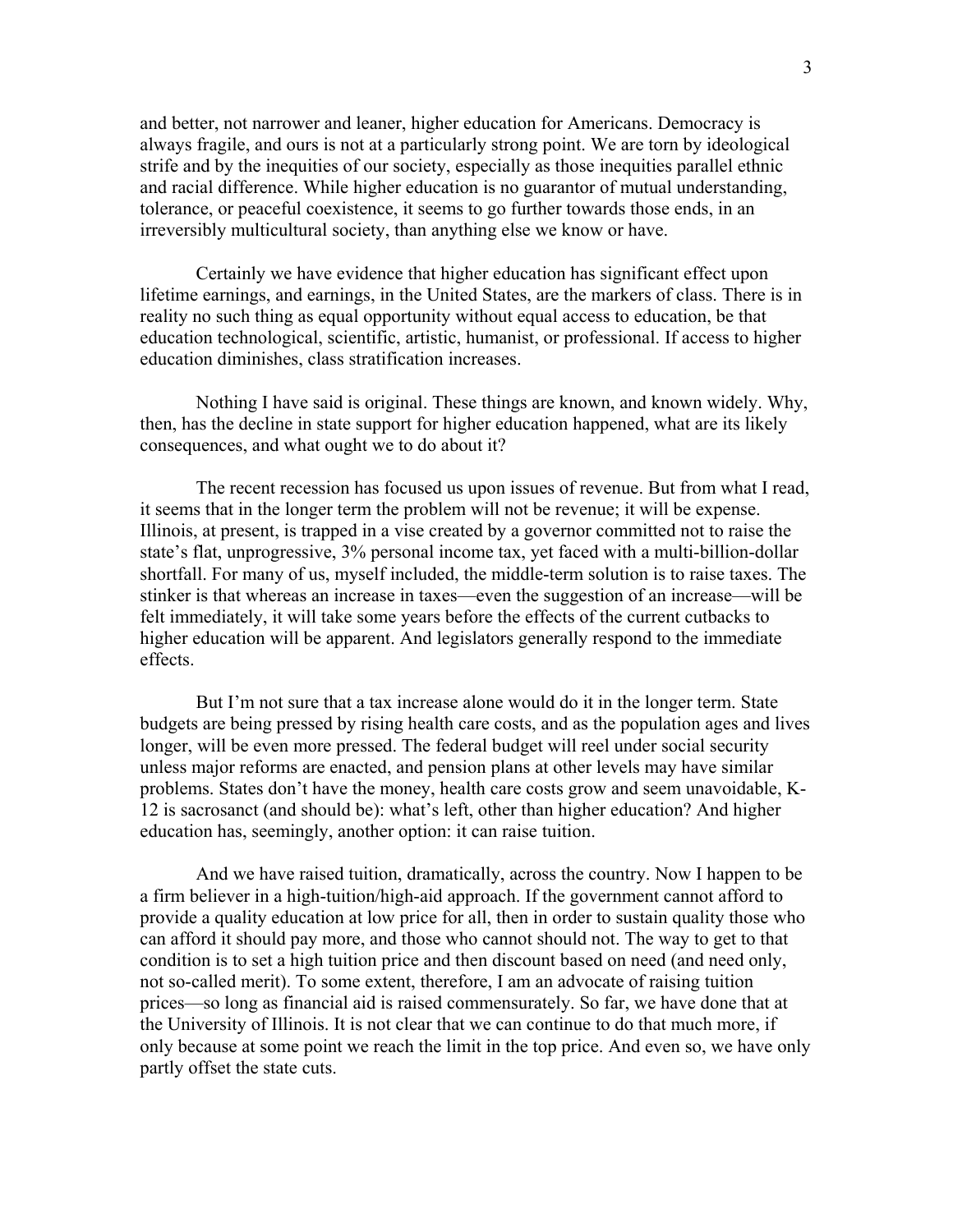and local government expenditures for higher education in 2000, Illinois ranked  $41<sup>st</sup>$ . Thus while the Mortenson analysis puts us about in the middle of the states, the EFC approach puts us far lower. The other measure is simply to chart state tax appropriations to higher education in Illinois in constant dollars since FY1990. In that fourteen-year period, it can be argued that higher education funding about tracked the CPI. But if you look at it by sector, you see that funding for the retirement system increased 126% as the state attempted to address the deficit created by prior years' failure to fund the program; student assistance commission (ISAC) funding increased by 42%; while community college funding declined by almost 8% and public university funding declined by almost 12%. The latter represent the operating budgets of the institutions.

 What we see here is a precipitous and, I would argue, not thought out, retreat from the fundamental commitment to public higher education that has been part of public policy in this country since the Morrill Act. A century of progress, gradual, fitful, but ultimately powerful, in being reversed. The Morrill Act, for all its recognition of the liberal arts, had its focus upon agriculture and the mechanical and industrial arts, later to be spoken of as engineering. Our development of public higher education, education within reach of the children of farmers and laborers, followed the shift in the economic base of the country from agrarian to industrial while it recognized as well the importance of higher education to a democratic citizenry. In the post-Sputnik era, our cold war fears drove a significant spike in spending on higher education.

 Has anything changed to make higher education less important, less critical to the sustenance of democracy or simply to our economic well-being? Obviously not. Few would disagree with the proposition to the contrary, that higher education continues to grow more important, more critical, more fundamental to our prospects for comfort, let alone prosperity. Even those who see long-range good in that current object of media hype, the outsourcing of white-collar, service industries to countries like China and India, put their faith in the new, still knowledge-based jobs to come. But what if we lose not only our technological leadership, but our supply of workers educated or educable for those jobs?

 We see this condition looming in the sciences, and likely to be exacerbated by the recent dramatic decline in graduate-school applications from foreign students, propelled by the difficulties of obtaining visas and the perception that the U.S. is no longer a friendly host. We simply do not have in the U.S. the high school graduates to lead to the college graduates who can run our laboratories. We also see universities, strapped for resources, raising fees for foreign students, to the point where they become less competitive for the ablest of those students. One may understand the argument that taxpayer resources should not subsidize the education of non-residents, but the brute fact is that we need their brain-power. At the same time that we are cutting back on our preparation of domestic students, political and financial circumstances are leading us to choke off the supply of foreign students.

 Let me honor my humanist background by closing this segment of my argument with some reference to the non-economic and non-technological importance of a wider